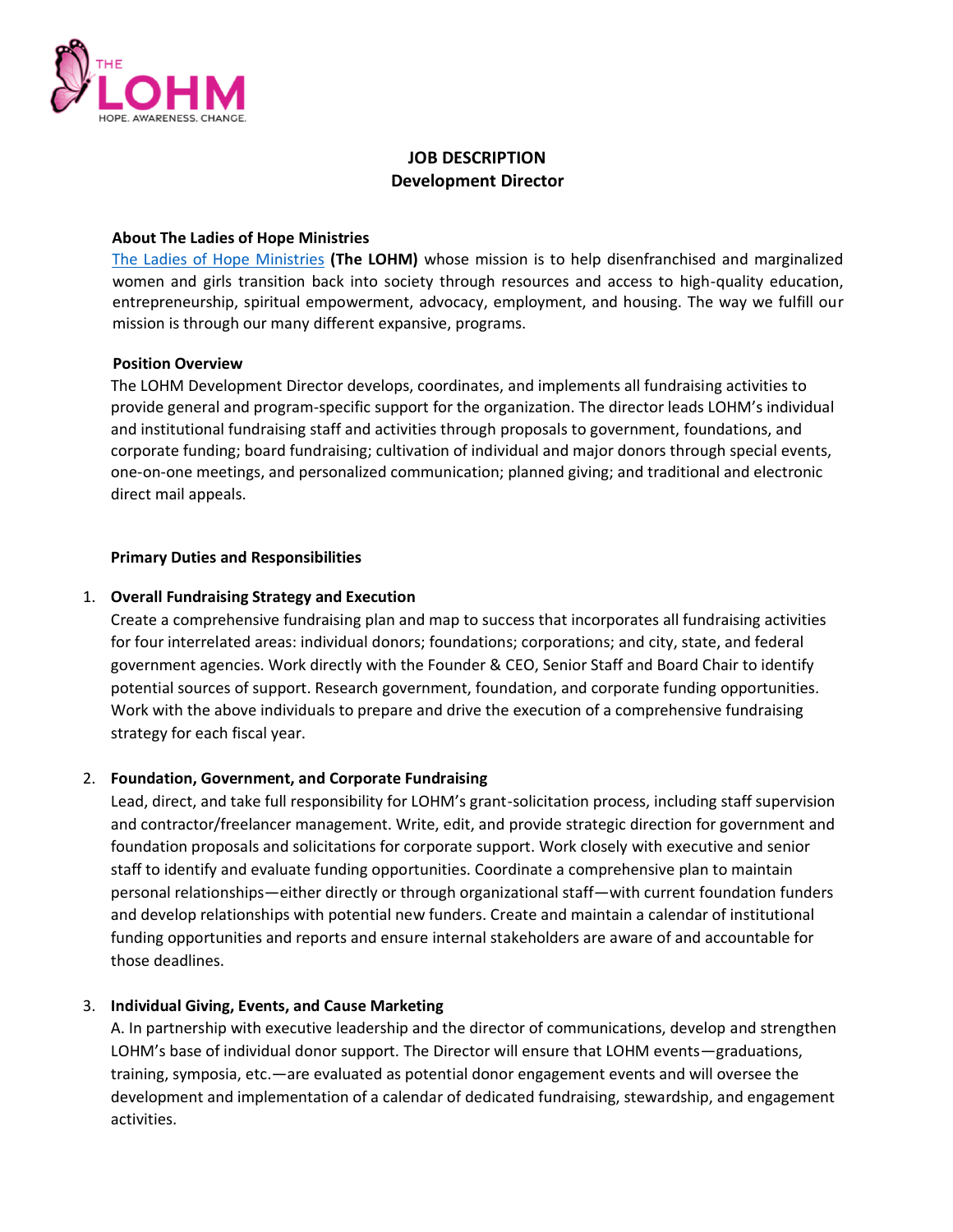B. Be accountable for the strategy and tactics to solicit, cultivate, and acknowledge potential new and continuing individual donors; research and coordinate the solicitations of potential high net worth donors in cooperation with the Founder/CEO and Board members, and plan and execute events and activities to support our annual fundraising goals. Ensure all donors are thanked through timely, appropriate, and effective communications and receive appropriate communications and invitations throughout the year to maintain their connection to the work and to the organization.

C. Develop strategies to increase partner engagement in cause marketing initiatives, workplace giving, and other sources of unrestricted revenue, including social media fundraising and other methods to leverage donor interest.

# 4. **Data and Systems**

Oversee and provide direct supervision for the process of activating and deploying the Salesforce grants and individual donor database platform. Partner with operations manager to facilitate the development of this platform. Advise on data transition and hygiene, best practices for donor databases, and appropriate coding and reporting. With appropriate support staff, provide regular reports to the Founder/CEO, Senior Staff, and Board regarding the progress of all aspects of our development efforts.

# 5. **Organizational Leadership**

Provide organization-wide leadership on issues related to fundraising, donor cultivation, and the relationship of volunteers, donors, and board members to the organization and its programs.

**POSITION SCOPE:** Responsible for the development of strategies, leadership, and coordination of all fund-raising activities for the organization.

**PROBLEM-SOLVING:** Requires in-depth knowledge of organizational issues and the operating environment. Decisions must consider the organizational impact and are subject to review by executive or board leadership.

**KNOWLEDGE:** Requires comprehensive knowledge of the development field and effective management practices.

**TRAINING**: Train and mentor staff and communicate fundraising goals and progress throughout The LOHM.

# **Qualifications**

**The LOHM seeks the ideal candidate with the following qualities and skills.** 

- Experience executing and implementing development and sales initiatives.
- Strong interpersonal skills to work with various groups such as local government, corporations, high net yield individuals.
- Critical thinking and analytic skills for developing and implementing fundraising initiatives.
- Commitment to social justice.
- Strong written and verbal communication, administrative, and organizational skills.
- Ability to maintain a realistic balance among multiple priorities, high-volume tasks in a timely fashion.
- Strong confidentiality skills
- Proficient in Microsoft suite (Microsoft Outlook, Word, PowerPoint) and Adobe Acrobat.